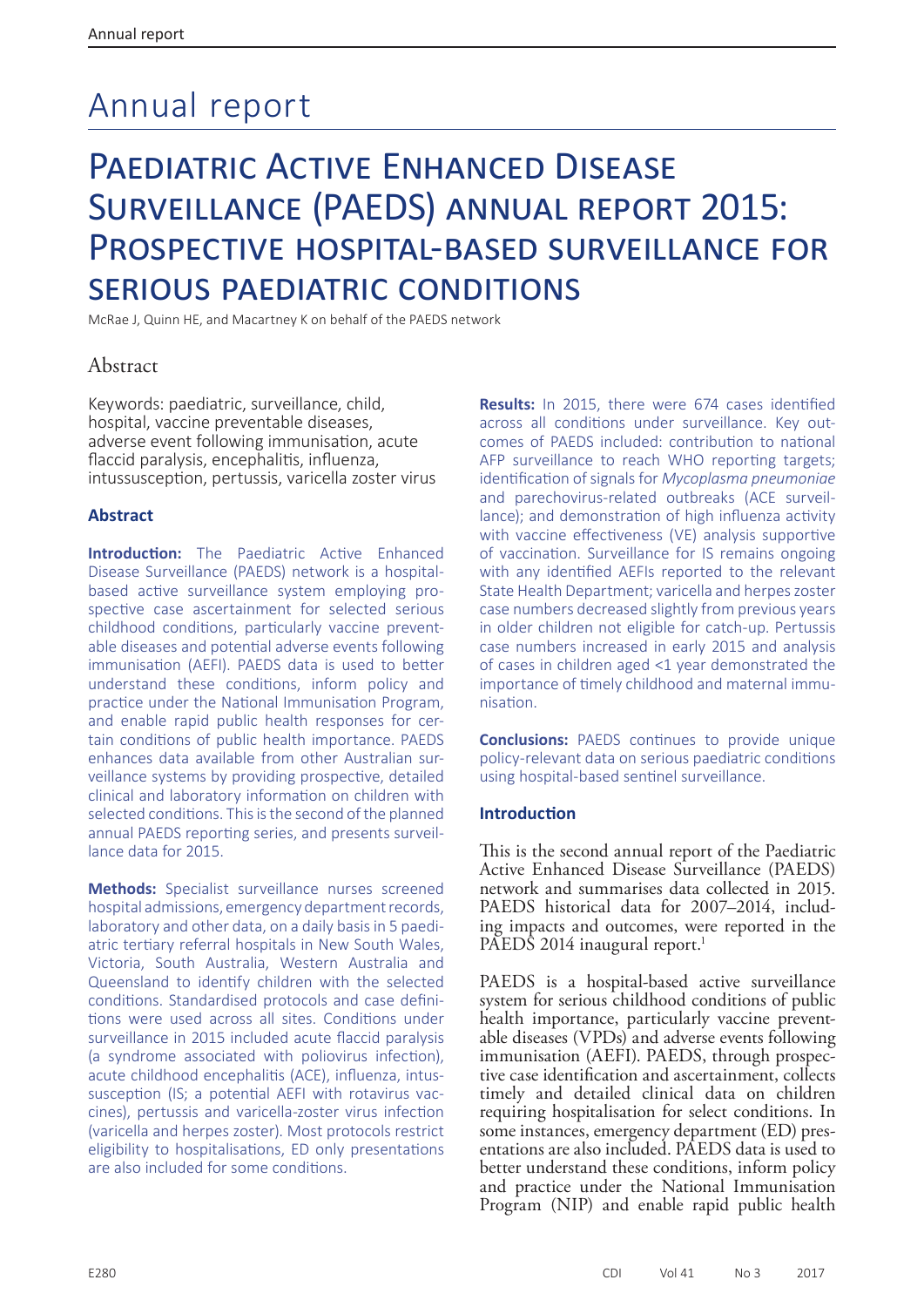responses for certain conditions of public health interest. PAEDS is well positioned compared to other passive surveillance programs that are usually less able to adequately capture such timely and comprehensive data.<sup>2</sup>

During 2015, the PAEDS network consisted of 5 participating hospitals: The Children's Hospital at Westmead (CHW), Sydney, New South Wales (NSW); Royal Children's Hospital (RCH), Melbourne, Victoria; Women's and Children's Hospital (WCH), Adelaide, South Australia; Princess Margaret Hospital (PMH), Perth, Western Australia; and Lady Cilento Children's<br>Hospital (LCCH), Brisbane, Queensland. Hospital (LCCH), Brisbane, Queensland. PAEDS is coordinated by the National Centre for Immunisation Research and Surveillance (NCIRS) based at CHW in Sydney.

PAEDS activities are supported through funding by the Australian Government Department of Health and the 5 participating states' health departments. In addition, the Australian Paediatric Surveillance Unit (APSU) and the Influenza Complications Alert Network (FluCAN) collaborate with PAEDS on specific conditions. PAEDS produces monthly data reports for all funding bodies and collaborators.

## **Methods**

## **Active case ascertainment**

Under PAEDS, specialist surveillance nurses in each hospital identified children diagnosed with the conditions under surveillance, as defined in Table 1, by reviewing admission and emergency department databases, clinical records, laboratory logs and through liaison with medical and nursing  $\mathsf{straff}^1$ 

For 2015, all 5 of the PAEDS participating hospitals were approved by their respective Human Research Ethics Committees to operate under a waiver of consent model for surveillance of all conditions. Surveillance nurses collected detailed clinical information from the medical records and vaccination history from the Australian Childhood Immunisation Register (ACIR). Information not available in the medical record was obtained by contacting the child's parent/guardian; participa- tion was voluntary. In some cases, the parent/ guardian was approached for consent to their child's participation in additional research studies, involving elements such as long-term follow-up or non-routine specimen collection. In this instance, a patient information sheet and consent form was provided to facilitate participation (Figure 1).

## **Conditions under surveillance**

In 2015, there were 6 conditions under surveillance at all PAEDS sites: acute flaccid paralysis (AFP), acute childhood encephalitis (ACE), intussusception (IS), pertussis, and varicella-zoster virus infection (VZV; varicella and herpes zoster). Surveillance for influenza (in collaboration with FluCAN) was undertaken at 2 PAEDS sites: CHW (Sydney) and PMH (Perth).

In addition, in 2015, data collected from surveillance of 2 select PAEDS conditions in children aged <5 years, AFP and ACE, were analysed monthly to identify any serious acute neurologic events (SANE) that occurred within 6 weeks of receipt of a seasonal influenza vaccine.

## **Collection of biological samples**

Surveillance nurses facilitated collection of samples in line with public health requirements and condition protocols. For example, children hospitalised with AFP require collection of 2 stool samples for enteric virus identification by the National Enterovirus Reference Laboratory (NERL) in Melbourne as part of the Global Polio Eradication Initiative (GPEI).3,4 For other conditions, samples are collected for virus genotyping (e.g. VZV) or for additional pathogen testing (e.g. ACE).

## **Quality assurance and ICD-10-AM audits**

To check for completeness of case ascertainment, PAEDS nurses at each site conducted regular ret-<br>rospective audits of medical records by searching for primary and secondary ICD-10-AM codes describing the relevant conditions (e.g. K56.1 for IS). Cases ascertained through the medical records audits were compared with the cases ascertained prospectively by PAEDS for the same period. Additional cases identified by the ICD-10-AM audit process were retrospectively included into PAEDS.<sup>1</sup> As an additional quality assurance measure, periodic audits were undertaken by investigators of case medical records to assess accuracy of data collected.

#### **Data management**

PAEDS utilises a web-based data management system called 'WebSpirit'<sup>5</sup> which enables online data entry by surveillance nurses at each site and centralised data extraction. Data is held securely and exported on a regular basis by staff at the PAEDS coordinating centre for clinical review, monthly quality checks, analysis and reporting.<sup>1</sup>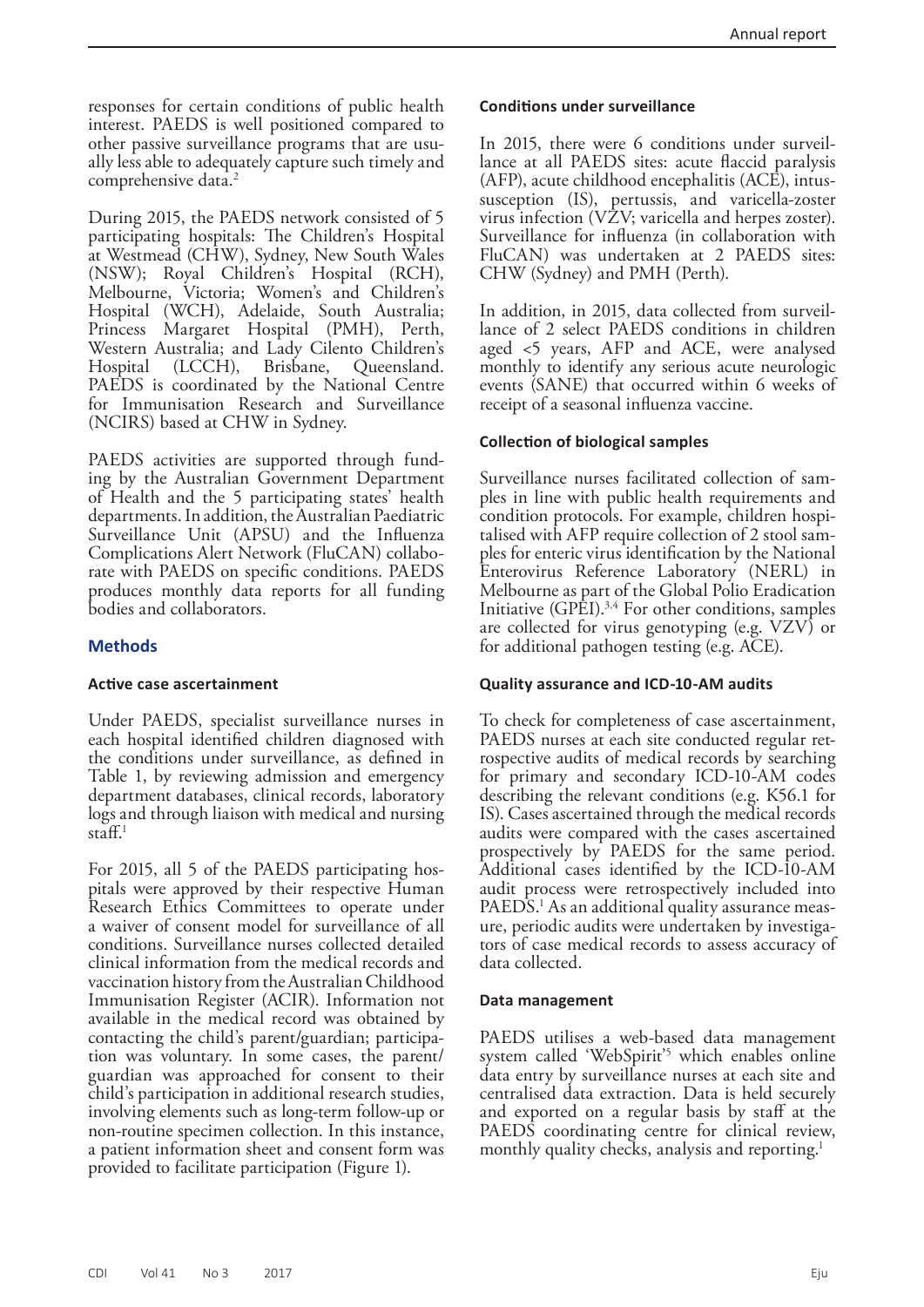I

## **Table 1: PAEDS conditions under surveillance, case definitions and rationale, 2015**

| <b>Condition and case definition</b>                                                                                                                                                                                                                                                                                                                                                     | <b>Rationale</b>                                                                                                                                                                                                                                                                                                                                                                                                                                                                                                                                                                                                                                                                                                                           |
|------------------------------------------------------------------------------------------------------------------------------------------------------------------------------------------------------------------------------------------------------------------------------------------------------------------------------------------------------------------------------------------|--------------------------------------------------------------------------------------------------------------------------------------------------------------------------------------------------------------------------------------------------------------------------------------------------------------------------------------------------------------------------------------------------------------------------------------------------------------------------------------------------------------------------------------------------------------------------------------------------------------------------------------------------------------------------------------------------------------------------------------------|
| <b>Acute flaccid paralysis (AFP)</b><br>Case definition:<br>Any child aged birth to <15 years<br>and presenting with acute flaccid<br>paralysis: onset of flaccid paralysis<br>in one or more limbs or acute<br>onset of bulbar paralysis.                                                                                                                                               | WHO requires active national surveillance for cases of AFP in children aged <15 years<br>in order to monitor for potential cases of paralytic poliomyelitis. PAEDS collaborates<br>with the APSU in nationwide surveillance in an effort to meet the target enrolment of<br>1/100,000 cases per year. Data collected on AFP also contributes to separate analysis<br>for SANE <sup>*</sup> .                                                                                                                                                                                                                                                                                                                                               |
| Acute childhood encephalitis<br>(ACE)<br>Case definition:<br>Any child aged birth to <15 years<br>AND hospitalised with acute<br>encephalopathy AND who has<br>one or more of the following:<br>fever, seizures, focal neurological<br>findings, at least one abnormality<br>of cerebrospinal fluid, or EEG/<br>neuroimaging findings consistent<br>with infection-related encephalitis. | Encephalitis is a critical condition that is considered a marker syndrome for emerging<br>infectious diseases. It is most often caused by viruses (including those which are<br>or potentially will be vaccine preventable). It can also be immune-mediated, and<br>uncommonly can be associated with vaccine receipt. As there is limited epidemiologic<br>data on encephalitis, PAEDS is uniquely placed to undertake active, syndromic<br>surveillance and can collect biological specimens. Enrolment of participants<br>into comprehensive follow-up studies to improve understanding of long-term<br>neuropsychological sequelae also occurs. <sup>6</sup> Data collected on ACE also contributes to<br>separate analysis for SANE*. |
| Influenza - FluCAN<br>(Seasonally: April-October)<br>Case definition:<br>Any hospitalised child aged birth<br>to <18 years who presents with<br>suspected influenza (respiratory<br>symptoms +/- fever) who is<br>influenza PCR-positive.                                                                                                                                                | The emergence of H1N1-09 influenza in 2009 demonstrated the importance of<br>enhanced influenza surveillance in children. <sup>7</sup> PAEDS provides unique timely sentinel<br>data from 2 sites (Sydney and Perth) on influenza hospitalisations, including<br>complications and deaths, which can be used to inform public health response and<br>policy. The data on children supplements adult data from 15 other FluCAN sites.<br>Information on influenza test-negative (control) patients with acute respiratory illness<br>(ARI) is also collected and allows calculation of vaccine effectiveness to be performed.                                                                                                               |
| Intussusception (IS)<br>Case definition:<br>Any child aged <9 months<br>presenting with a diagnosis of<br>acute intussusception confirmed<br>using the Brighton Collaboration<br>clinical case definition (Level 1<br>or 2). Includes hospitalised or ED<br>only. <sup>8</sup>                                                                                                           | Intussusception is the most common cause of bowel obstruction in infants and young<br>children and was associated with a previous rotavirus vaccine in the USA which was<br>withdrawn in 1999. Timely, active and systematic surveillance of IS cases is important<br>and has identified a temporal but low incidence association with the rotavirus vaccines<br>currently available under the NIP (since July 2007). <sup>9</sup> Surveillance also aims to describe<br>the epidemiology, aetiology and severity of $IS.^{10,11}$                                                                                                                                                                                                         |
| <b>Pertussis</b><br>Case definition:<br>Any child aged birth to <15<br>years admitted to hospital with<br>laboratory-confirmed pertussis.                                                                                                                                                                                                                                                | Despite immunisation coverage approaching 93%, pertussis continues to cause<br>significant morbidity and mortality, particularly in very young Australian children. <sup>12</sup><br>The aims of this surveillance are to determine the burden of disease from hospitalised<br>pertussis, with special emphasis on the duration of hospitalisation, use of intensive<br>care, death and disability. Possible sources of infection and co-morbidities to severity<br>of pertussis are examined. This surveillance data will assist in optimising pertussis<br>prevention strategies.                                                                                                                                                        |
| Varicella-Zoster Virus Infection<br>Case definition:<br>Any child aged birth to <15<br>years hospitalised for varicella<br>or herpes zoster with or without<br>complications.                                                                                                                                                                                                            | Complications of varicella or herpes zoster requiring hospitalisation provide a measure<br>of disease burden and severity. Ongoing surveillance aims to show trends in incidence<br>and severity of both varicella and herpes zoster related to the varicella vaccination<br>program and allow vaccine effectiveness estimations. <sup>13</sup> The timely collection of<br>vesicle samples and genetic subtyping of varicella-zoster virus infection allows for<br>identification of vaccine failures in immunised children and genotypes associated with<br>severe complications or derived from the live attenuated vaccine.                                                                                                            |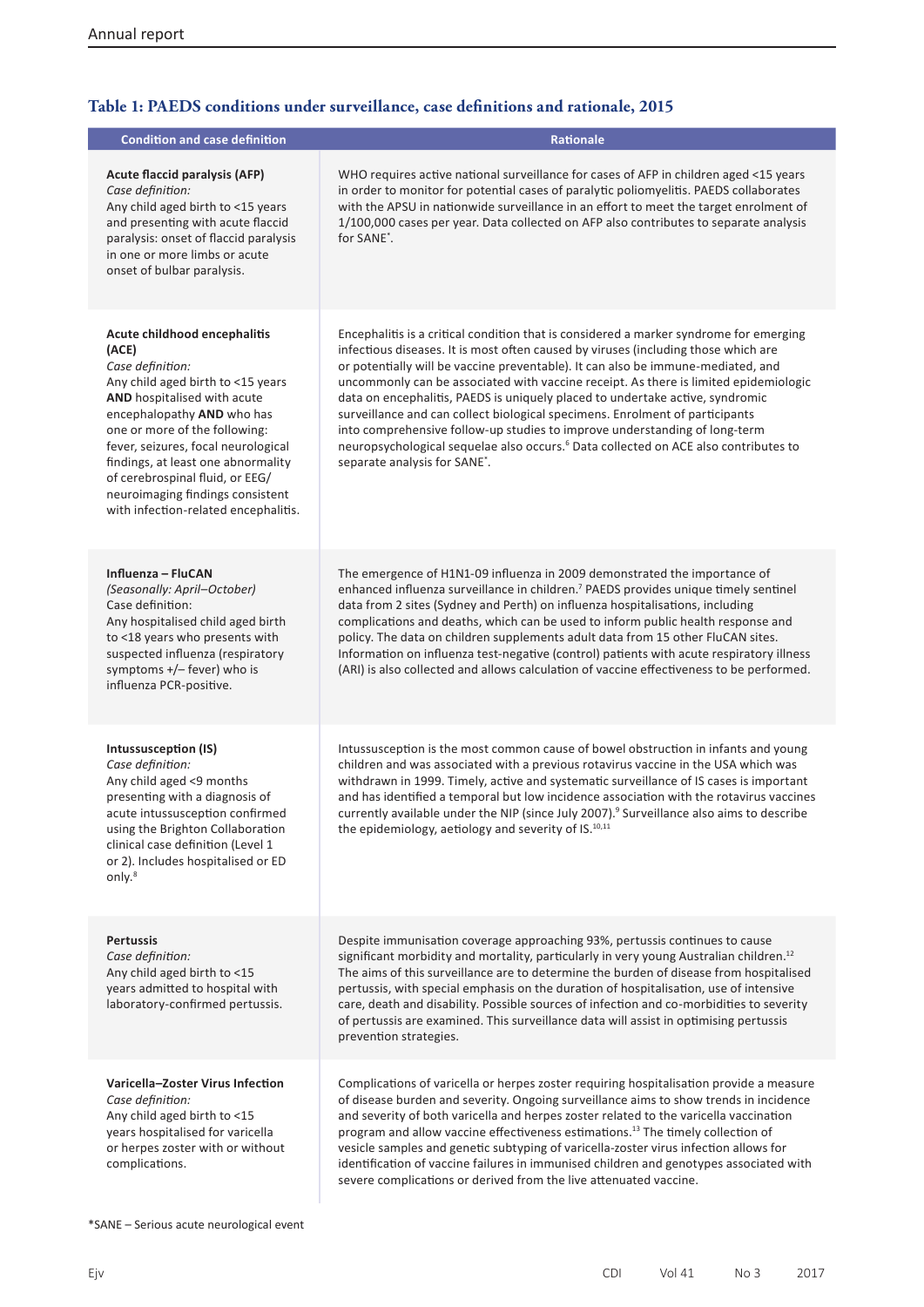## **Figure 1: PAEDS method for surveillance using the waiver of consent model plus opt-in consent for additional research of specific study arms**

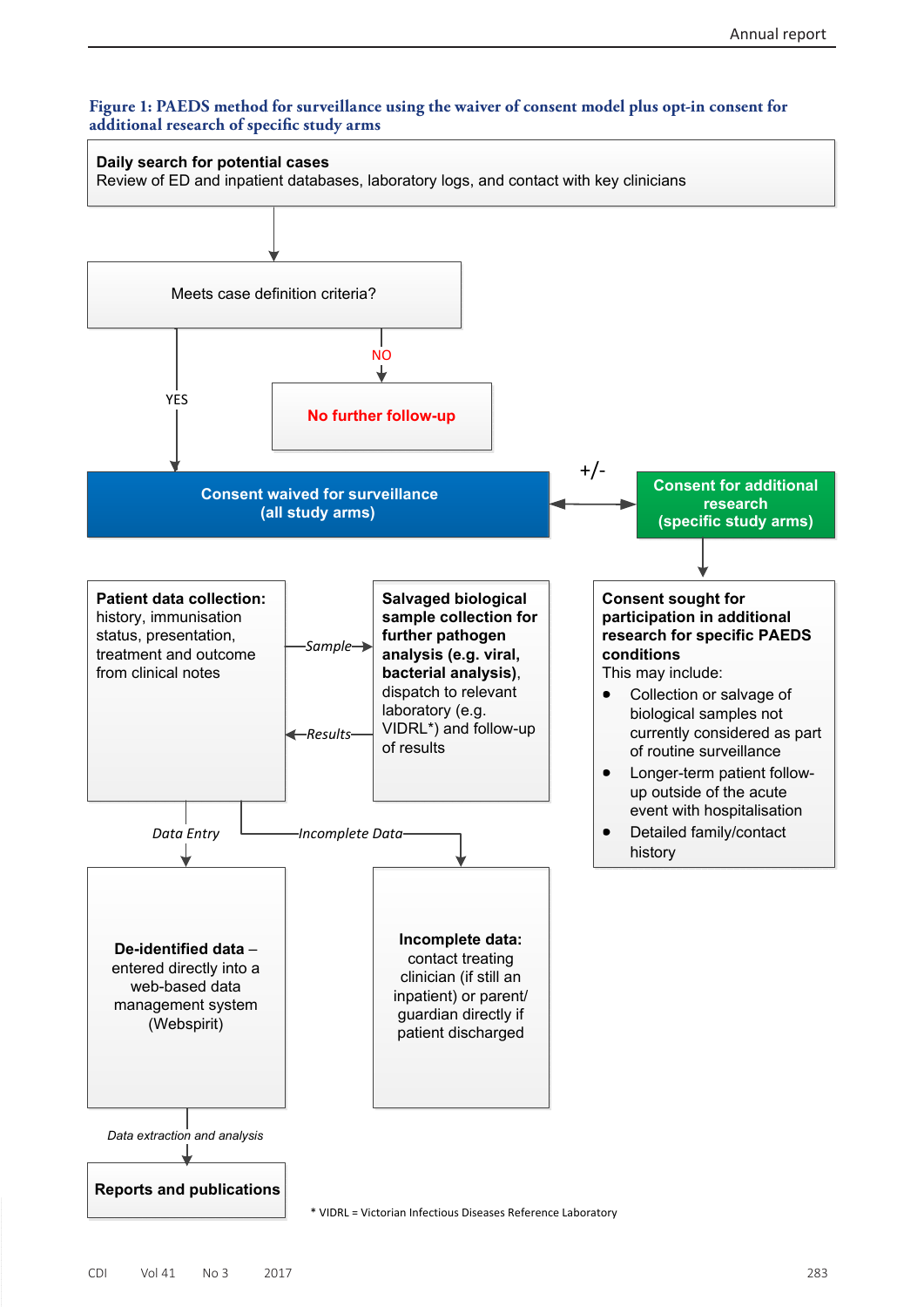## **Results**

In 2015, there were 164,932 admissions at the 5 participating PAEDS sites (Table 2). This represents a substantial proportion of all hospitalisations to specialist paediatric centres in Australia.<sup>1</sup>

There were 674 cases identified across all PAEDS conditions under surveillance and sites in 2015 (Table 3). Data on an additional 215 control cases (influenza test-negative ARI cases) were collected under FluCAN surveillance. Thus, the total number of PAEDS-reported cases (excluding influenza test-negative controls) between the network's inception in 2007 and 31 December 2015 was 4,897.

## **Surveillance results for 2015**

Table 3 shows case numbers for all 6 conditions in 2015 and details of auditing and ICD-coded hospital discharge data.

Acute flaccid paralysis

PAEDS reported 46 cases of AFP to the NERL in 2015, meeting the 1/100,000 surveillance target in children aged <15 years (estimated Australian population in this age group is  $4.48$  million<sup>14</sup>). Stools could not be collected from 2 of 46 cases due to *Clostridium botulinum* infection. Of the remaining 44 cases, at least 1 stool sample was collected within 2 weeks of onset of paralysis for 29 cases (66%), and 2 stool samples were collected for 11 cases (25%). The most common diagnoses associated with AFP were Guillain-

## **Table 2: Total hospital admissions and ED presentations (inclusive of admitted patients) for the 5 hospitals participating in PAEDS in 2015**

| <b>PAEDS</b> site | <b>Hospital admissions</b> | <b>ED presentations</b> | <b>Total cases all conditions</b><br>(% hospital admissions) <sup>*</sup> |
|-------------------|----------------------------|-------------------------|---------------------------------------------------------------------------|
| CHW, Sydney       | 32,224                     | 57,562                  | 213(0.67)                                                                 |
| RCH, Melbourne    | 45,427                     | 86,842                  | 89 (0.20)                                                                 |
| WCH, Adelaide     | 21,343                     | 46,004                  | 52 (0.24)                                                                 |
| PMH, Perth        | 27,510                     | 64,935                  | 211(0.77)                                                                 |
| LCCH, Brisbane    | 38,428                     | 64,345                  | 109(0.28)                                                                 |
| Total             | 164,932                    | 319,688                 | 674 (0.41)                                                                |

\*Denominator used is hospitalisations, some intussusception, or more infrequently AFP cases, may not be included as they may be treated in ED only.

## **Table 3: Number of cases captured by PAEDS in 2015 by condition and method of case ascertainment**

|                                      | <b>Case identification methods</b>             |                                                            |                                                                     |                                                                            |
|--------------------------------------|------------------------------------------------|------------------------------------------------------------|---------------------------------------------------------------------|----------------------------------------------------------------------------|
| <b>Condition</b>                     | Total cases captured by<br>active surveillance | <b>Number captured</b><br>by PAEDS only, not<br>ICD-coded* | <b>Number captured</b><br>retrospectively following<br>ICD-10 audit | <b>Total captured cases</b><br>(surveillance and ICD-10<br>audit combined) |
| Acute flaccid paralysis <sup>+</sup> | 45                                             | 21                                                         | 1                                                                   | 46                                                                         |
| Acute childhood<br>encephalitis      | 209                                            | 125                                                        | 15                                                                  | 224                                                                        |
| Influenza‡                           | 219                                            |                                                            |                                                                     | 219                                                                        |
| Intussusception                      | 53                                             | $\overline{7}$                                             | 14                                                                  | 67                                                                         |
| Pertussis                            | 73                                             | $\overline{4}$                                             | 5                                                                   | 78                                                                         |
| Varicella or Herpes Zoster           | 34                                             | 10                                                         | 6                                                                   | 40                                                                         |
| Total                                | 633                                            | 167                                                        | 41                                                                  | 674                                                                        |

\* These cases did not have an ICD-10 code for this hospitalisation that was consistent with the condition diagnosed.

† AFP numbers may differ from those published in APSU and/or VIDRL reports due to differences in surveillance systems.

‡ Influenza – an additional 215 control cases were captured at CHW (Sydney) and PMH (Perth). No ICD audit was carried out on this condition.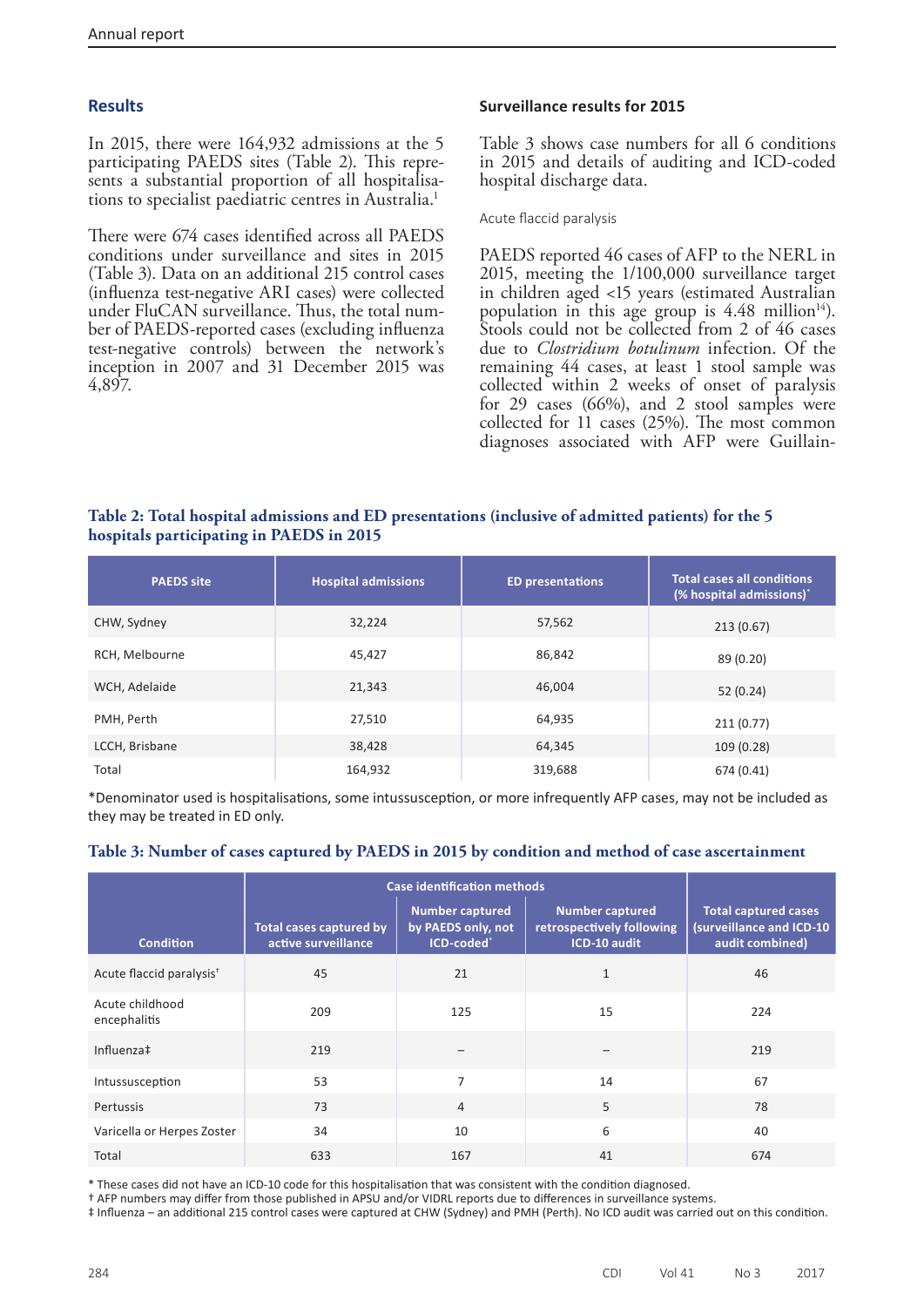Barré syndrome (GBS; 39%), acute demyelinating encephalomyelitis (ADEM; 17%) and transverse myelitis (13%).

#### Acute childhood encephalitis

PAEDS identified 224 cases of suspected ACE in 2015. Among these cases was a cluster of *Mycoplasma pneumoniae* encephalitis in NSW that was reported to local public health authorities. A subsequent outbreak investigation was undertaken with the Western Sydney local public health unit and the NSW Ministry of Health rapid surveillance team to which NSW ACE investigators contributed (manuscript under review). Additionally, a signal of increased suspected encephalitis associated with parechovirus was identified in NSW during October 2015. This was communicated to public health authorities in 3 states (NSW, Queensland and Victoria) showing increased case numbers and included advice for clinicians regarding case management. The majority of children with ACE were recruited to follow-up studies and have had biological specimens salvaged for future analysis.

Serious acute neurological events (SANE) following immunisation

Vaccine data from AFP and ACE surveillance was reviewed in combination and included an additional 29 children aged <2 years hospitalised with ICD-coded febrile seizures (FS) from CHW<br>(ascertained through separately funded FS surveillance). During 2015, 68 SANE in children aged <5 years were identified (24 confirmed and 9 probable encephalitis, 5 GBS and 1 ADEM). Only 4 of the 68 children (6%) had received an influenza vaccine; one had been vaccinated within 42 days of symptom onset. This was a previously well child who developed acute encephalitis 18 days following an influenza vaccine but was found to have a viral infection (HHV6) as a likely cause of the encephalitis.

#### Influenza

There were 219 children with confirmed influenza admitted to CHW (n=98) and PMH (n=121) in the 2015 season (April – October), and 215 influenza test-negative controls were enrolled. Of the cases, 16 (7.3%) were admitted to the intensive care unit, and 108 (49%) had chronic co-morbidities. Of the 202 children with influenza where vaccination status was ascertained, 24 (12%) were vaccinated.

#### Intussusception

Of the 67 cases of IS identified, 37 (55%) met level 1 Brighton Criteria.8 Of the affected children, 9 (24%) had received a rotavirus vaccine in the previous 21 days: none had IS within 21 days after their first dose of vaccine, 3 had IS within 21 days after their second dose, and 6 had IS within 21 days after their third dose. Three (33%) of the 9 children required surgery to correct the IS and 6 (67%) children were successfully treated with air enema. Among all 37 cases of level 1 IS, 13 (35%) children required surgery and 24 (65%) resolved following air enema.

#### Pertussis

There were 78 children hospitalised with laboratory-confirmed pertussis in 2015. Nine children (12%) required admission to the intensive care unit. Of all children, approximately 42% (n=33) were under 3 months of age. A preliminary analysis of data from 2012 (when surveillance commenced) to 2015 showed that, among children aged  $\langle$ 1 year (n=180), 37% (n=66) of cases were in infants <6 weeks of age (vaccine ineligible), 30 (16.7%) children required ICU admission, and 11 children (6.1%) required assisted ventilation. One death occurred in an infant <1 month old.15

Varicella and Herpes Zoster

In 2015, 40 cases of varicella-zoster virus infection were identified (27 varicella; 13 herpes zoster). Of these, vesicular fluid or vesicle scraping samples were obtained from 14 (35%); in many children sampling was difficult as vesicles had crusted over by the time the child was identified. Of the 40 children, 18 (45%) were eligible for NIP-funded varicella vaccination but only 14 had been vac- cinated.

#### **Discussion**

PAEDS provides novel and unique data on hos-<br>pitalisations due to selected uncommon serious childhood conditions, particularly VPDs and potential AEFI. Active case finding by specialist surveillance nurses and collection of detailed clinical and laboratory information provides comprehensive and timely data not available from other surveillance systems. The waiver of consent framework for surveillance allows vitally important information to be captured from otherwise hard-to-reach groups, such as those who are criti- cally ill, lost to follow-up, or from a non-English speaking background (NESB), thereby obtaining more complete data from the broader population. Quality assurance processes such as ICD-10-AM audits, periodic case reviews and improved data management have enhanced both the yield and quality of the data captured.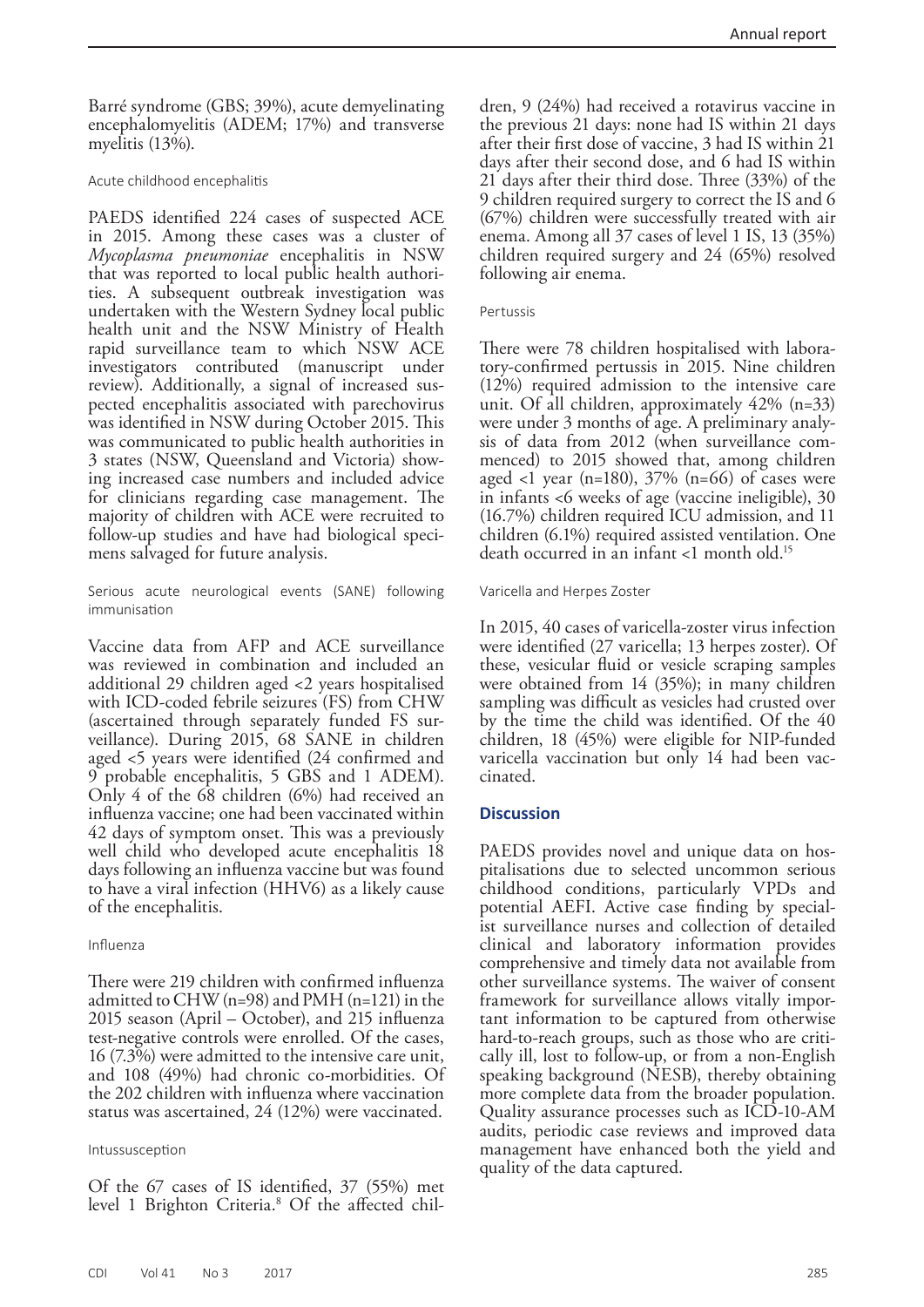PAEDS surveillance for AFP continues to provide the majority of cases for national surveillance, enabling Australia to meet the WHO AFP surveillance target for 2015.<sup>3</sup> Achieving the WHO stool collection target of 2 stool samples within 2 weeks remains challenging in the context of a modern health system where a non-polio AFP diagnosis is rapidly available<sup>16</sup>; however, PAEDS nurses facilitated collection of at least 1 stool sample in 64% of PAEDS AFP cases ascertained in 2015.

PAEDS encephalitis surveillance is realising its potential to support early detection of epidemic infectious diseases in children. In addition, arising out of the surveillance is the largest cohort of all-cause childhood encephalitis cases in the world that will be used to define the contempo-

## **Table 4. Table of Acronyms**

| <b>ACE</b>    | <b>Acute Childhood Encephalitis</b>                        |
|---------------|------------------------------------------------------------|
| <b>ACIR</b>   | Australian Childhood Immunisation Register                 |
| <b>ADEM</b>   | <b>Acute Demyelinating Encephalomyelitis</b>               |
| <b>AEFI</b>   | Adverse events following immunisation                      |
| <b>AFP</b>    | <b>Acute Flaccid Paralysis</b>                             |
| APSU          | Australian Paediatric Surveillance Unit                    |
| ARI           | <b>Acute Respiratory Illness</b>                           |
| <b>CHW</b>    | The Children's Hospital at Westmead                        |
| ED            | Emergency department                                       |
| <b>FluCAN</b> | Influenza Complications Alert Network                      |
| FS            | <b>Febrile Seizures</b>                                    |
| <b>GBS</b>    | Guillain Barre Syndrome                                    |
| <b>GPEI</b>   | Global Polio Eradication Initiative                        |
| ICD           | International Classification of Diseases                   |
| IS            | Intussusception                                            |
| <b>LCCH</b>   | Lady Cilento Children's Hospital Brisbane                  |
| <b>NCIRS</b>  | National Centre for Immunisation Research and Surveillance |
| <b>NERL</b>   | National Enterovirus Reference Laboratory                  |
| <b>NESB</b>   | Non-English Speaking Background                            |
| <b>NHMRC</b>  | National Health and Medical Research Council               |
| <b>NIP</b>    | National Immunisation Program                              |
| <b>NSW</b>    | <b>New South Wales</b>                                     |
| <b>PAEDS</b>  | Paediatric Active Enhanced Disease Surveillance            |
| <b>PMH</b>    | Princess Margaret Hospital Perth                           |
| <b>RCH</b>    | The Royal Children's Hospital Melbourne                    |
| <b>SANE</b>   | Serious Acute Neurological Event                           |
| <b>VE</b>     | <b>Vaccine Effectiveness</b>                               |
| <b>VIDRL</b>  | Victorian Infectious Diseases Reference Laboratory         |
| <b>VPD</b>    | Vaccine Preventable diseases                               |
| <b>VZV</b>    | Varicella Zoster Virus                                     |
| <b>WCH</b>    | The Women's and Children's Hospital Adelaide               |
| <b>WHO</b>    | World Health Organisation                                  |

rary causes and consequences of this challenging condition. To date ACE surveillance has identified the importance of emerging infectious pathogens such as parechovirus and enterovirus  $71,17,18$ defined the contribution of seasonal influenza to  $ACE<sub>19</sub>$  and contributed data to support the development of clinical guidelines for encephalitis in Australia and New Zealand.20,21

Surveillance of serious acute neurological events following influenza vaccination offers confidence in the influenza vaccines of 2015. Although case numbers were small, there was no indication of an association between influenza vaccine and the onset of serious neurologic disease. Data from multiple influenza seasons could strengthen this preliminary finding, and future studies could potentially include examination of such events temporally associated with other vaccines, such as pertussis booster vaccination.

PAEDS contributes important paediatric data to national influenza surveillance in collaboration with FluCAN.<sup>22</sup> PAEDS data highlights the need for improved uptake of influenza vaccination in children, particularly those who have predisposing chronic conditions.22 The influenza season of 2015 saw an increase in cases of influenza type B disease.23 Availability of quadrivalent vaccines under the NIP schedule from 201624 may help to address this burden. With influenza vaccines changing each year to provide optimal coverage against new strains, ongoing surveillance is critical to understanding disease burden and how vaccina- tion strategies can be best targeted. A limitation of the PAEDS FluCAN surveillance was that only two sites (WA and NSW) were included in 2015. The future aim is to include all jurisdictions in paediatric influenza surveillance.

PAEDS data has been instrumental in identifying an association between IS and rotavirus vaccine when given as the first dose to children aged 1–3 months.9 In light of this documented but low vaccine-associated risk, IS surveillance continues. Analysis of the >500 IS cases for which PAEDS holds detailed clinical data is underway to compare the clinical characteristics of vaccine proximate cases with non-vaccine proximate cases.

Pertussis continues to be one of the least well controlled VPDs in Australia.<sup>15</sup> Infants too young for vaccination, or those for whom vaccination is delayed, are at the highest risk of severe morbidity and mortality.<sup>12,25</sup> Sole reliance on cocooning strategies is no longer the primary recommendation for prevention of pertussis transmission to young infants. Since 2015, early infant protection via maternal vaccination during each pregnancy has been recommended.25-27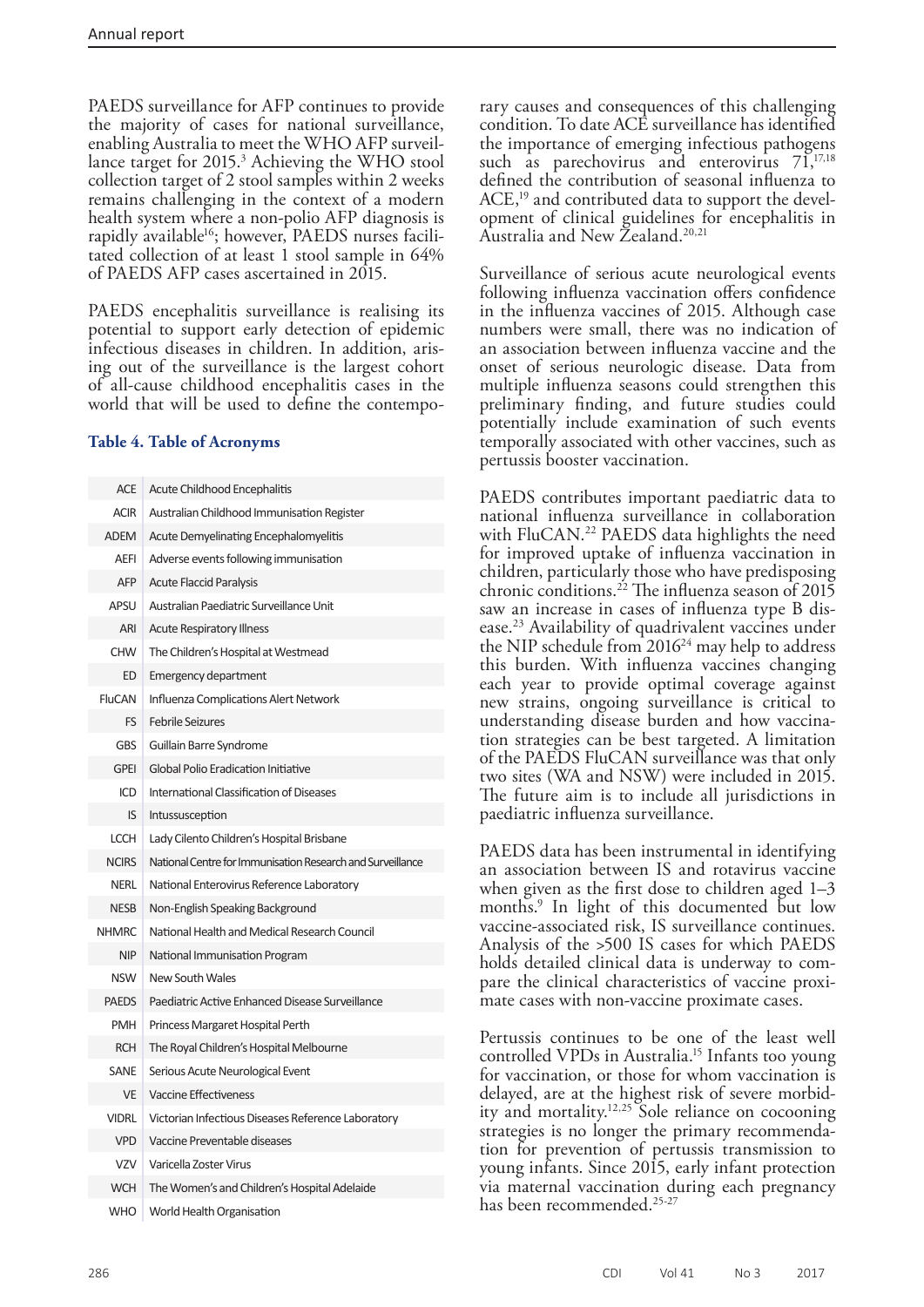PAEDS data for 2007–2014 showed that 78% of children hospitalised with varicella or herpes zoster were unimmunised.13 In 2015, vaccine uptake in the eligible age group was slightly increased (78% vs 64%).1 This surveillance provides the only nationally consistent, verified source of data for severe varicella and herpes zoster, enabling ongoing evaluation of varicella vaccination under the NIP. Analysis of this data to determine varicella vaccine effectiveness is underway.

Currently, PAEDS operates in 5 tertiary paediatric hospitals based in large metropolitan centres, limiting surveillance coverage to populations served by these hospitals. Despite this, we estimate that a substantial proportion of all paediatric admissions to tertiary paediatric services are covered by PAEDS.1 From late 2016, PAEDS, under an NHMRC partnership grant (ID1113851), expanded to include two new hospital sites, Royal Darwin Hospital in the Northern Territory and Monash Children's Hospital in Victoria. Under the grant, PAEDS activity also expanded to use captured cases to conduct detailed research into vaccine uptake, vaccine effectiveness, and knowledge and attitudes of families of children hospitalised with influenza and pertussis, with the aim of developing improved strategies to better protect young infants.

PAEDS continues to be an important capacitybuilding initiative to enhance existing public health surveillance for serious childhood conditions, particularly VPDs and AEFIs, with the overarching aim of improving child health outcomes. This unique surveillance platform also has the potential to be used for other urgent or research-focused studies for which active surveil- lance is optimal. More information on PAEDS is available at [www.paeds.edu.au.](http://www.paeds.edu.au)

#### **Acknowledgements**

We thank all PAEDS investigators, collaborators, surveillance nurses and laboratory teams, who contributed to PAEDS in 2015.

The PAEDS network: Elliott E, McIntyre P, Zurynski Y, Booy R, Wood N, Britton P, Jones C, Knight H, Tan S, Rost L, McLaren N, Buttery J, Crawford N, McMinn A, Lee D, Gibson M, Richmond P, Blyth C, Snelling T, Finucane C, West R, Kent J, Talbot C, Clark J, Kynaston A, Dougherty S, Gold M, Marshall H, Walker M and Heath C.

We would also like to thank: Cheng A and Garlick J (FluCAN), Kesson A, Leung K and Grote D (CHW Laboratory), Lopez C (RCH laboratory),

Clark E (Pathology Queensland), Sammels L, Lindsey K, Levy A, Wuillemin J (Pathwest, WA) and Armstrong D (Editor NCIRS).

PAEDS and this paper would not have been possible without their important and sustained contributions.

We also thank the Australian Government Department of Health and Departments of Health in the participating jurisdictions (New South Wales, Victoria, South Australia, Western Australia and Queensland) for funding support. Funding for PAEDS participation in FluCAN comes via the Australian Government Department of Health and ACE surveillance has been supported by the Australian Government Department of Health (Surveillance Branch), Arkhadia Fund/ Norah Therese Hayes-Ratcliffe Fellowship, Marie Bashir Institute, Sydney Medical School Dean's fellowship and the NHMRC (various sources).

#### **Author details**

Ms Jocelynne E McRae<sup>1</sup> Dr Helen E Quinn<sup>2,3</sup> A/Prof Kristine Macartney<sup>4,5,6</sup>

- 1. PAEDS Network Manager, Clinical Nurse Consultant, National Centre for Immunisation Research and Surveillance (NCIRS), Kids Research Institute, The Children's Hospital at Westmead, New South Wales
- 2. Senior Research Fellow, National Centre for Immunisation Research and Surveillance, Kids Research Institute, The Children's Hospital at Westmead, New South Wales
- 3. Lecturer, Child and Adolescent Health, University of Sydney, New South Wales
- 4. Deputy Director, National Centre for Immunisation Research and Surveillance, Kids Research Institute, The Children's Hospital at Westmead, New South Wales
- 5. Associate Professor, Discipline of Child and Adolescent Health, University of Sydney, New South Wales
- 6. Staff Specialist, Department of Microbiology and Infectious Diseases, The Children's Hospital at Westmead, New South Wales
- Corresponding author: Ms Jocelynne E McRae, PAEDS Network Manager, Clinical Nurse Consultant, National Centre for Immunisation Research and Surveillance (NCIRS), Kids Research Institute, The Children's Hospital at Westmead, Locked Bag 4001, Westmead NSW 2145. Telephone: +61 2 98453024 Email: [jocelynne.mcrae@health.nsw.gov.au](mailto:jocelynne.mcrae@health.nsw.gov.au)

#### **References**

- 1. Zurynksi YA, McRae J, Quinn HE, Wood NJ, Macartney K. Paediatric Active Enhanced Disease Surveillance (PAEDS) inaugural report 2014: prospective hospital-based surveillance for select vaccine preventable diseases and adverse events following immunisation. *Commun Dis Intell* 2016;40(3):E391-E400.
- 2. Zurynski Y, McIntyre P, Booy R, Elliott EJ. Paediatric active enhanced disease surveillance: a new surveillance system for Australia. *J Paediatr Child Health* 2013;49(7):588-594.
- 3. Roberts JA, Hobday LK, Ibrahim A, Aitkin T, Thorley Australian National Enterovirus Reference Laboratory annual report, 2013. *Commun Dis Intell* 2015;39(2):E208-E216.